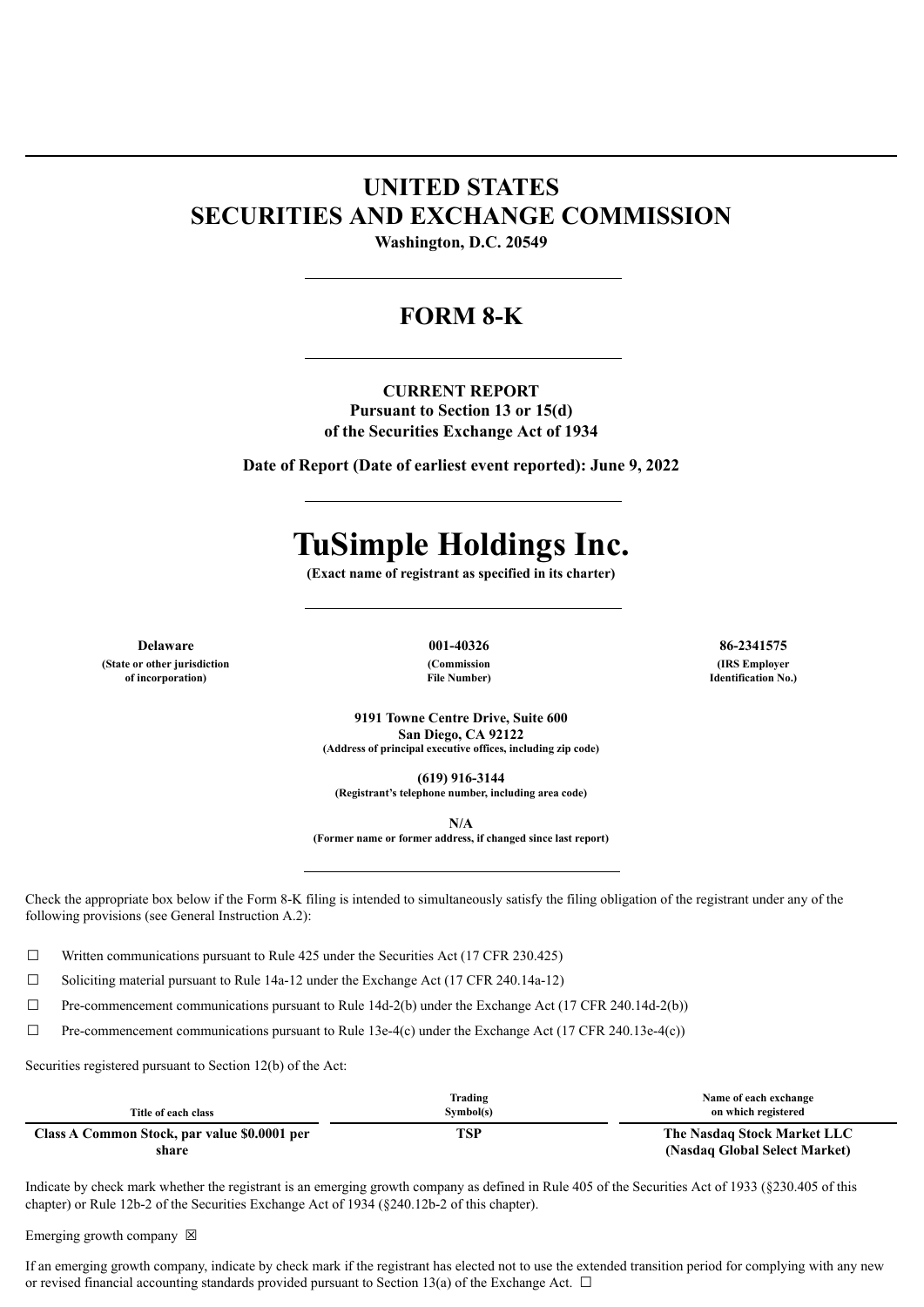#### **Item 5.07. Submission of Matters to a vote of Security Holders.**

TuSimple Holdings Inc. (the "Company") held its annual meeting of stockholders (the "Annual Meeting") on June 9, 2022. The Company's stockholders voted on the election of five (5) of its existing directors to serve until the annual meeting of stockholders to be held in 2023 or until their successors are duly elected and qualified and the ratification of the selection of KPMG LLP as the Company's independent registered public accounting firm for the fiscal year ending December 31, 2022. At the beginning of the Annual Meeting, there were 104,683,326 shares of Class A common stock and 24,000,000 shares of Class B common stock present or represented by proxy at the Annual Meeting, which represented 78.51% of the combined voting power of the shares of Class A common stock and Class B common stock entitled to vote at the Annual Meeting (voting together as a single class), and which constituted a quorum for the transaction of business. Holders of the Company's Class A common stock were entitled to one vote for each share held as of the close of business on April 12, 2022 (the "Record Date"), and holders of the Company's Class B common stock were entitled to ten votes for each share held as of the Record Date.

The final voting results were as follows:

1. With respect to the election of the five (5) nominees as directors of the Company, the votes were cast for the nominees as set forth opposite their names below:

|                   | Votes For     | Votes Withheld | <b>Broker Non Votes</b> |
|-------------------|---------------|----------------|-------------------------|
| Xiaodi Hou        | 294,885,766   | 8,475,393      | 41,322,169              |
| <b>Brad Buss</b>  | 289, 234, 375 | 14, 126, 784   | 41,322,169              |
| Karen C. Francis  | 293,431,741   | 9,929,418      | 41,322,169              |
| Michelle Sterling | 293,551,696   | 9,809,463      | 41,322,169              |
| Reed Werner       | 303,068,798   | 292,361        | 41,322,169              |

2. With respect to the ratification of the selection of KPMG LLP as the Company's independent registered public accounting firm for the fiscal year ending December 31, 2022, the votes were cast as follows:

| Votes For   | Votes Against | Votes Abstained | Broker Non-Votes |
|-------------|---------------|-----------------|------------------|
| 344.139.431 | 93,292        | 450.605         | N/A              |